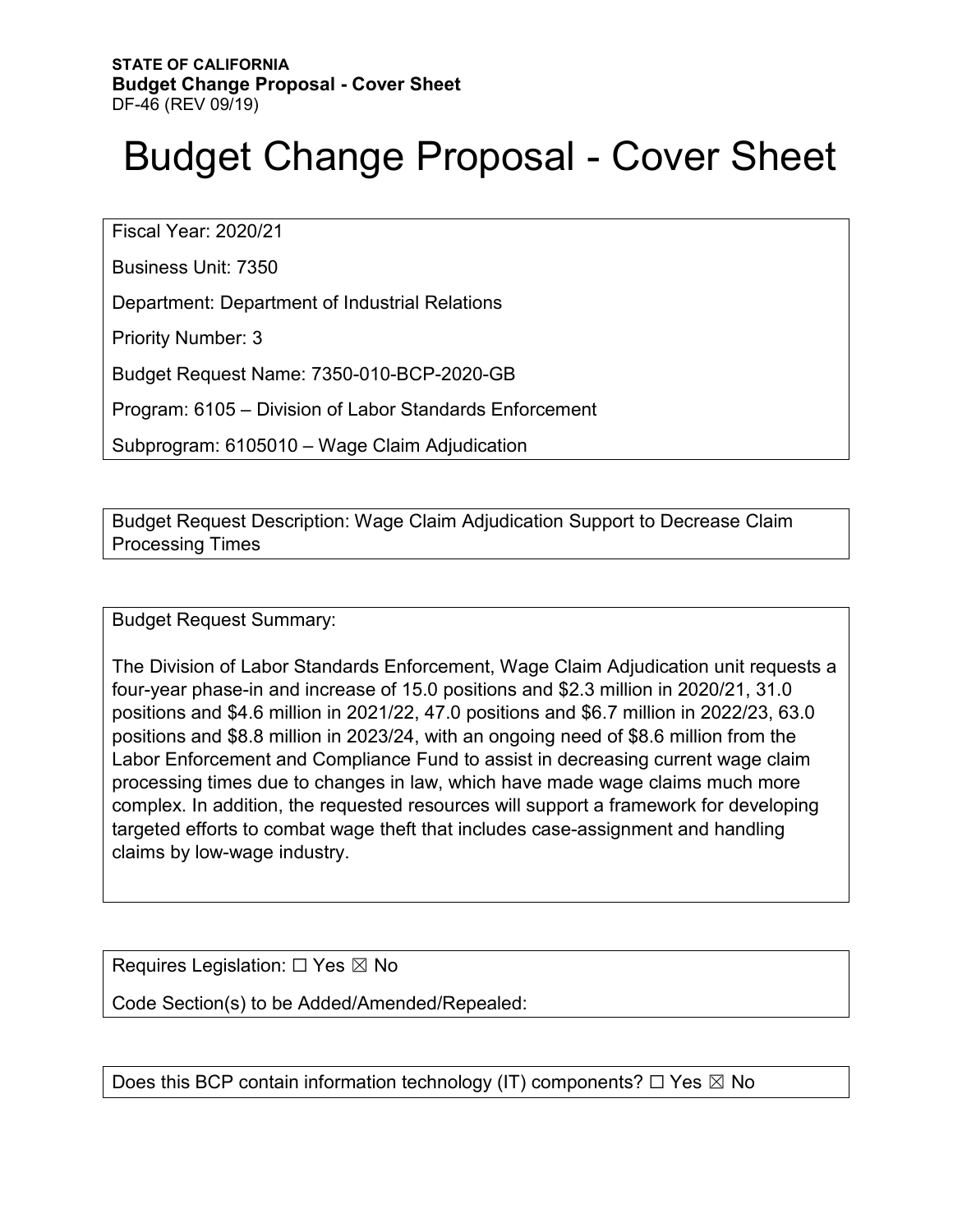*If yes, departmental Chief Information Officer must sign.*

Department CIO Name:

Department CIO Signature:

Signed On Date:

*For IT requests, specify the project number, the most recent project approval document (FSR, SPR, S1BA, S2AA, S3SD, S4PRA), and the approval date.*

Project Number:

Project Approval Document:

Approval Date:

| If proposal affects another department, does other department concur with proposal?                 |
|-----------------------------------------------------------------------------------------------------|
| $\Box$ Yes $\Box$ No                                                                                |
| Attach comments of affected department, signed and dated by the department director<br>or designee. |
| Prepared By: Carlos Torres, Assistant Chief, DLSE                                                   |
| Date: 1/10/20                                                                                       |
| <b>Reviewed By: Courtney Monte</b>                                                                  |
| Date: 1/10/20                                                                                       |
| Department Director: Victoria Hassid, Chief Deputy Director                                         |
| Date: 1/10/20                                                                                       |
| Agency Secretary: Julie A. Su                                                                       |
| Date: 1/10/20                                                                                       |

#### **Department of Finance Use Only**

| Additional Reviews: Capital Outlay:□         | $\mathsf{ITCU}:\square$ | FSCU:⊡ | $OSAE: \Box$ |
|----------------------------------------------|-------------------------|--------|--------------|
| Department of Technology: $\square$          |                         |        |              |
| PPBA: Danielle Brandon                       |                         |        |              |
| Date submitted to the Legislature: 1/10/2020 |                         |        |              |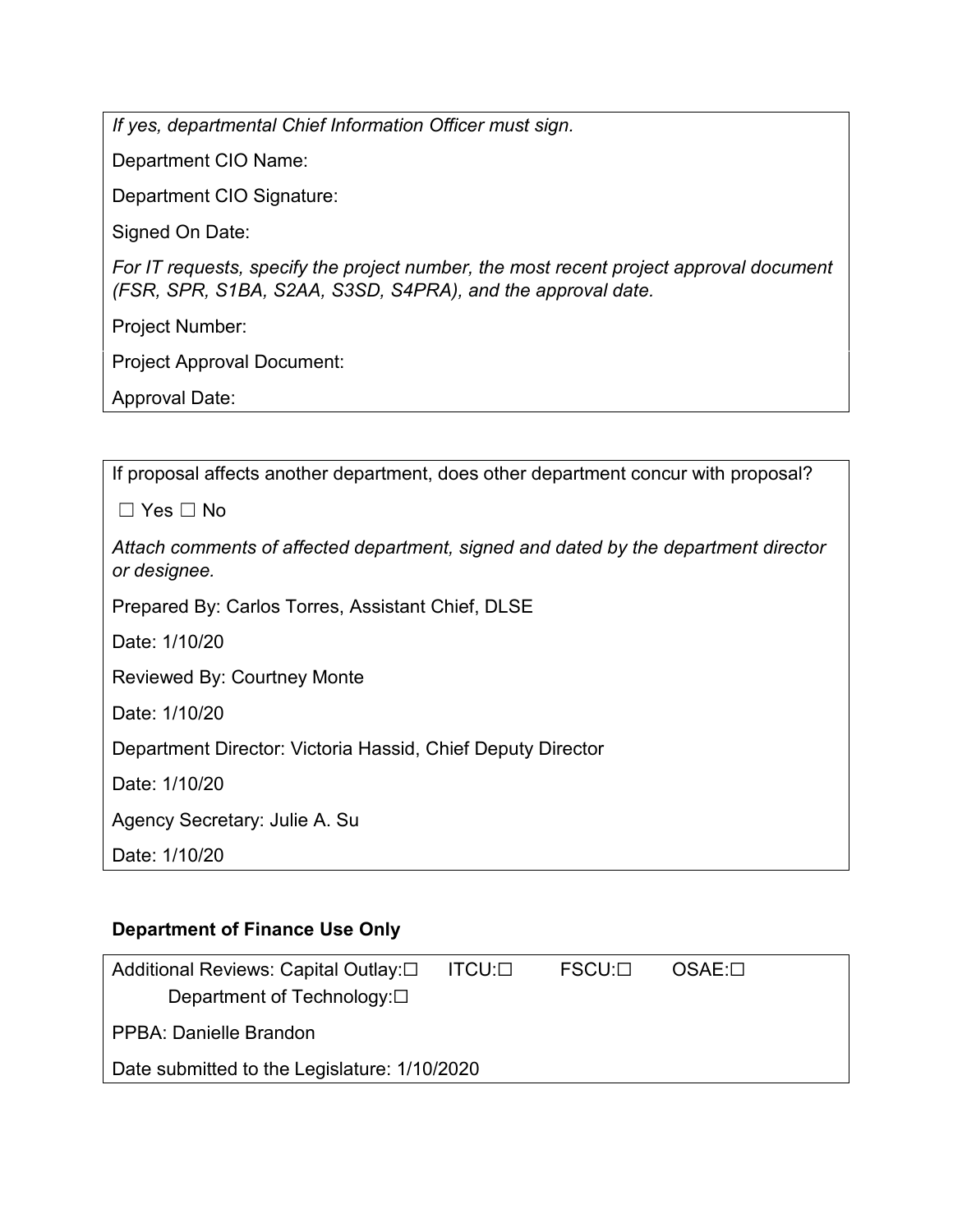# A. Budget Request Summary

The Division of Labor Standards Enforcement (DLSE or Labor Commissioner's Office), Wage Claim Adjudication (WCA) unit is requesting a four-year phase-in and increase of 15.0 positions and \$2.3 million in Fiscal Year (FY) 2020/21, 31.0 positions and \$4.6 million in FY 2021/22, 47.0 positions and \$6.7 million in FY 2022/23, 63.0 positions and \$8.8 million in FY 2023/24, with an ongoing need of \$8.6 million from the Labor Enforcement and Compliance Fund to assist in decreasing current wage claim processing times due to changes in law, which have made wage claims more complex. In addition, the requested resources will support a framework for developing targeted efforts to combat wage theft that includes case-assignment and handling claims by lowwage industry.

Positions and resources will be phased in over a four-year period to allow sufficient time for hiring and training.

# B. Background/History

The WCA unit within the Labor Commissioner's Office accepts claims from individuals for unpaid wages, unpaid vacation or sick leave, missed meal and rest breaks, and other unpaid compensation - California Labor Code (LC) sections 96 and 98. WCA is the largest unit within DLSE with over 200 positions. In the WCA unit, there are 16 offices across the state with each managed by a Deputy Labor Commissioner (DLC) III, who report directly to the Assistant Chief over the WCA unit.

Due to new legal tools and increased wage theft awareness by the public, the WCA unit has seen tremendous growth in the complexity of claims, number of parties, and ability for WCA to put earned wages into workers' pockets.

On the other hand, these necessary changes have caused significant delays in the WCA unit's claims filing process. Such delays give underground economy operators and unscrupulous employers increased opportunity to further evade the responsibility of unpaid wages by shutting down their operation, moving or changing the legal entity. Further, low-wage workers may be in situations where they are forced to give up in the process because they need to keep their current jobs, or they sacrifice additional work time to participate in the proceedings that may result in a paper judgment that leaves little promise of collectability after so much time has passed by. Many of these workers live paycheck to paycheck and live under the constant fear of eviction or otherwise becoming homeless. Overall, the harm to wage theft victims is compounded in multiple ways by inadequate staffing.

Changes in the law demand that we continue to create effective ways for handling claims as well as obtain enough resources in order to meet WCA's statutory obligations,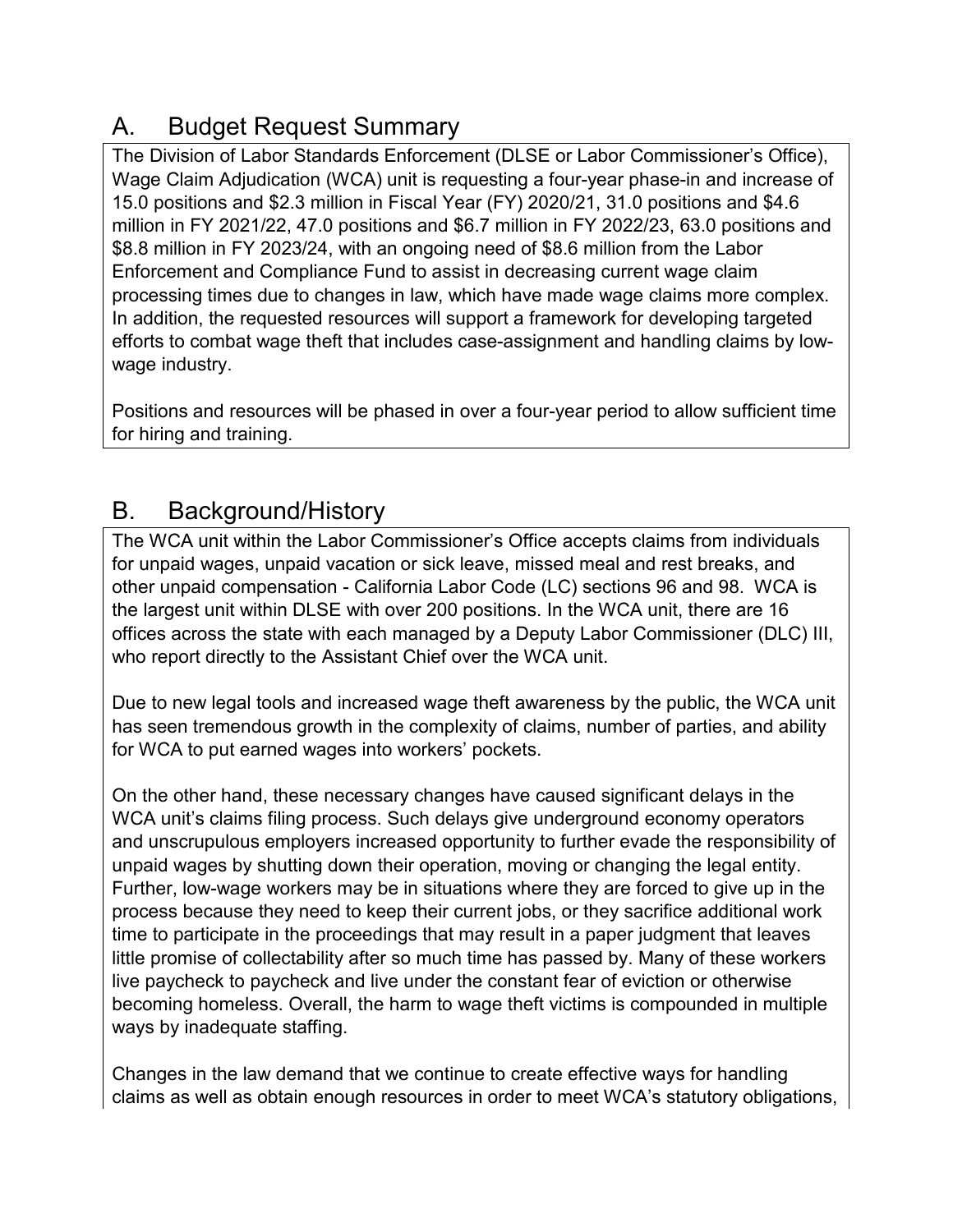fulfill the spirit of the new laws, and overall accomplish our mission.

A Legislative History: New Enforcement Tools for the Labor Commissioner's Office

### 2013

In 2013, Assembly Bills (AB) 442 and AB 1384 were passed to expand the Bureau of Field Enforcement's (BOFE) citation authority to cite liquidated damages for failure to pay minimum wages under LC sections 1194.2 and 1197. AB 241 then added LC sections 1450-1454 to provide that personal attendants who work in private households are entitled to overtime for hours worked over 9 hours in a day or 45 hours in a week. Also in 2013, appellate court decision Gonzales v. Downtown LA Motors, 215 Cal. App. 4th 36 (2d App. Dist. Mar. 6, 2013) held that an employer must compensate piece rate workers separately for "non-productive" time.

### 2014

AB 1522 was passed in 2014 and created LC sections 245, which requires payment of Paid Sick Leave for employees throughout the State. The passage of AB 1897 further added LC section 2810.3, allowing joint liability of a "client employer" for wage violations of its "labor contractor" and any failure by the contractor to secure workers' compensation insurance. Finally, AB 1723 amended LC section 1197.1 in 2014 to authorize DLSE to determine waiting time penalties in citations under LC section 203.

### 2015

In 2015, Senate Bill (SB) 588 added LC sections 238 et seq. and 558.1. Under LC sections 238, the Labor Commissioner can assess civil penalties through citation authority if an employer continues to conduct business in the state and has not filed the required bond under section 238. Further, LC section 238.1 allows the Labor Commissioner to impose a Stop Order on an employer conducting business when that employer is subject to the bond requirement. These citations are appealable and heard by WCA hearing officers. In addition, LC section 238.5 makes businesses that contract for "property services" or for long-term care industry services jointly and severally liable for unpaid wages. LC section 558.1 expands liability for violations of the minimum wage, hours or days of work provisions of Industrial Welfare Commission orders and for violations of LC sections 203, 226, 226.7, 1193.6, 1194, or 2802 to owners, directors, officers, and managing agents of the employer.

AB 970, also passed in 2015, amended LC sections 558 and 1197.1 by providing BOFE citation authority for enforcement of local minimum wages and amendment to LC section 2802 to provide citation authority for employers violating reimbursement obligations. In addition, AB 1513 added LC section 226.2 in 2015, which codifies the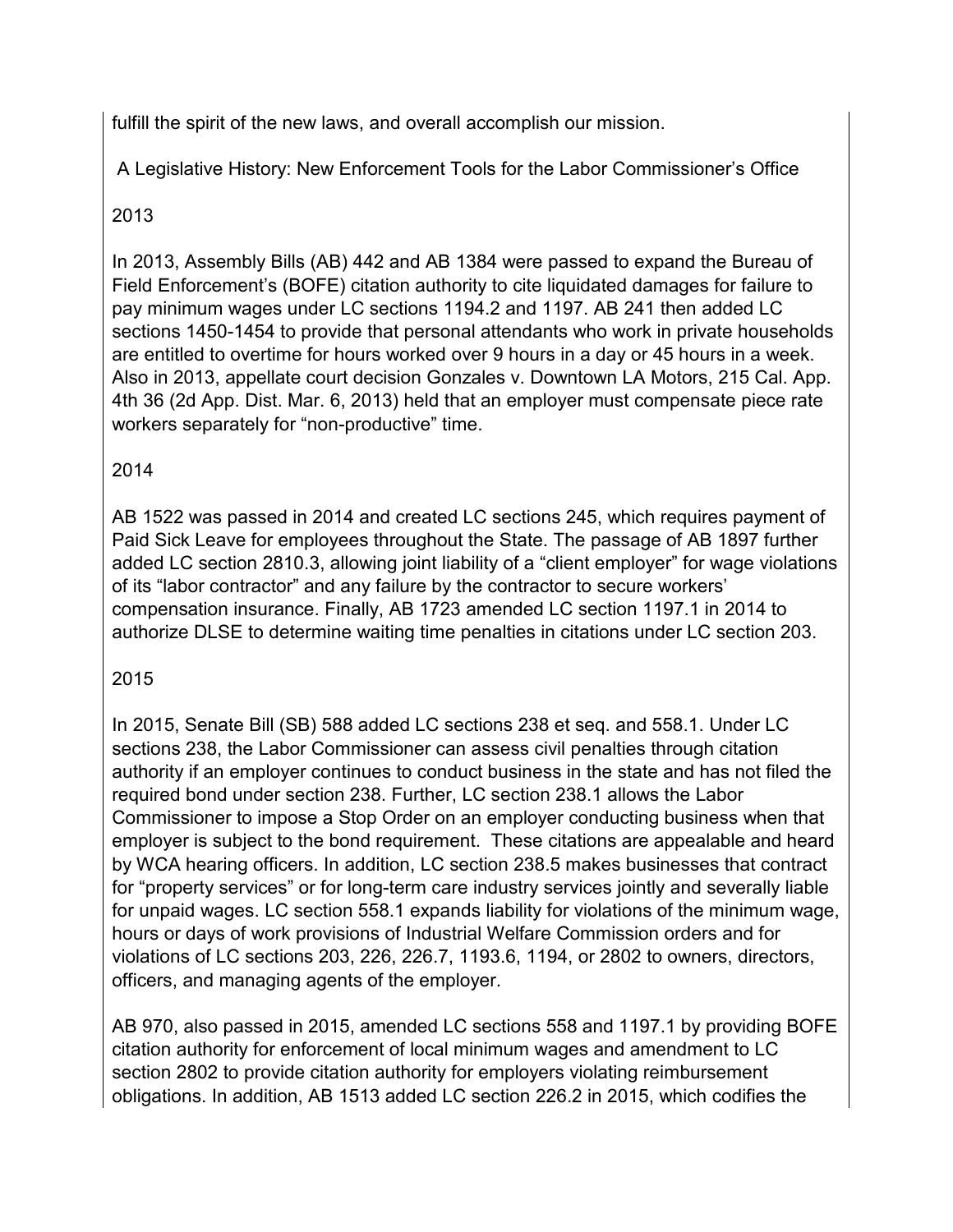holdings in appellate court decisions Gonzalez v. Downtown LA Motors, 215 Cal. App. 4th 36 (2d App. Dist. Mar. 6, 2013) and Bluford v. Safeway, Inc., 216 Cal. App. 4th 864 (3d App. Dist., May 8, 2013) by removing any uncertainty regarding the correctness of the statutory and regulatory interpretations adopted in those cases.

Furthermore in 2015, California Supreme Court decision Mendiola v. CPS Security Solutions, No. S212704 (Cal. January 8, 2015) held that employers cannot exclude sleep time from wages during "on call" time by agreement between the employer and the employee unless a state wage order provides otherwise. This decision clarified DLSE authority to recover wages for sleep time.

#### 2017

In 2017, SB 96 added LC section 1174.1, which allows evidentiary sanctions for failure to provide documents. AB 1066 made changes to the method of calculating wages, hours, and working conditions for agricultural workers.

#### 2018

In 2018, SB 306 added LC section 98.74, which establishes the procedures for citations in Retaliation Complaint Investigation proceedings (WCA hears the appeals of these citations). AB 1701 added LC section 218.7, stipulating direct contractor liability on private works of construction. SB 490 added LC section 204.11 assessing liability on employers to pay employees licensed under the Barbering and Cosmetology act twice a month on a set payday. SB 295 added LC section 1697.5, requiring sexual harassment training for Farm Labor Contractors, which allows DLSE's Licensing and Registration unit to assess penalties and issue citations, appealable to the WCA unit.

#### A Growth in Processing Times

All of these changes, while adding new tools to combat wage theft, not only significantly increase the length of time it takes to process a wage claim, but also requires more constant training and supervision to ensure the requirements of the law are properly carried out.

Currently, all 16 WCA offices are not in compliance with the processing time laid out in LC section 98. In 2018, over 32,000 claims were filed for unpaid wages, yet only ~29,000 claims were closed. One of the crucial reasons why WCA was established was to provide a no cost, quick alternative to the Superior court system. Our current processing times are failing to provide this alternative to the public. By statute, hearings are to take place within 90 days from the date the Labor Commissioner determines to accept the complaint, a determination that is to be made within 30 days of filing. The time to process claims from filing to hearing has risen to an average of 396 days in 2018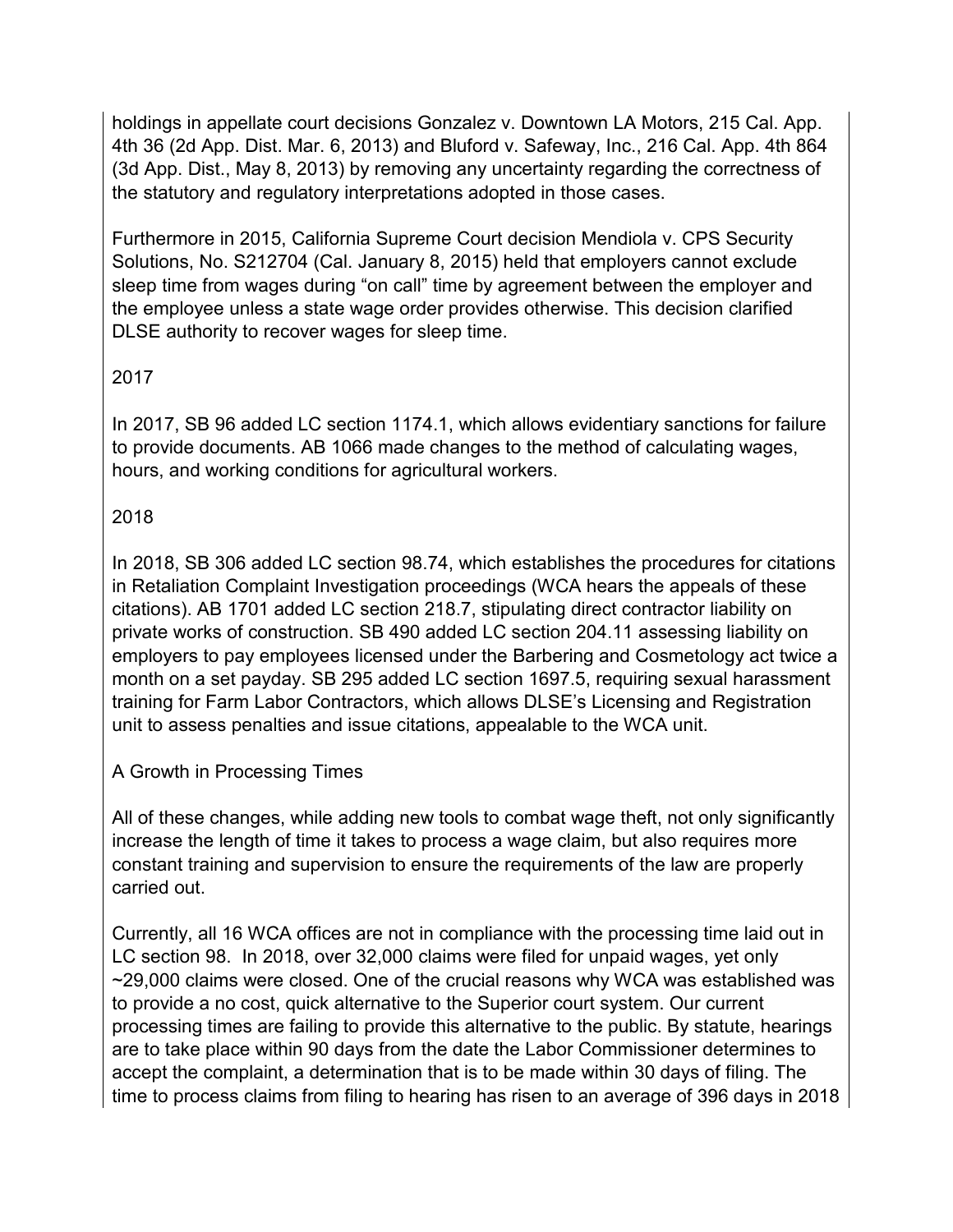and are projected to continue increasing. Over the past four years we have seen an average 20.25% increase in processing time per year. If this trend holds, then 2020 processing times are projected to be approximately 572 days.

Claim processing delays are further impacted by other program functions and resources diverted to those functions. For example, WCA hears the appeals of those employers who appeal citations issued by other DLSE enforcement programs, such as BOFE. In the past 3 years, we have seen an overall increase in more complex citation appeal hearings. Notwithstanding, new citation authority has not been fully explored, and we expect that once programs with this authority start to issue more citations, appeals will increase exponentially, and more hearing officer resources will be necessary to hear these appeals.

The WCA unit further enforces child labor laws through the Entertainment Work Permit sub-unit which processes applications to permit children, blanket permits to employ minors and grants minors work hour waivers. WCA also oversees the AB 633 Garment Unit, which processes wage claims for those in the garment industry. Additionally, the Labor Commissioner dedicated Hearing Officers in the WCA Long Beach office to hear Port-Drayage claims. This was due to many independent contractor misclassification issues in the port trucking industry, and also due to the specialized issues in the industry and because of the high profile nature of the issues.

With the WCA drowning in stale wage claims awaiting hearing, all the while receiving more new claims each year, the WCA unit is in desperate need of Deputies and Hearing Officers to address burgeoning processing times and ensure cheated workers are receiving justice in a reasonable amount of time.

| Program<br><b>Budget</b>                 | 2014/15  | 2015/16  | 2016/17  | 2017/18  | 2018/19  |
|------------------------------------------|----------|----------|----------|----------|----------|
| <b>Authorized</b><br><b>Expenditures</b> | \$29,125 | \$30,341 | \$32,748 | \$32,298 | \$34,124 |
| <b>Actual</b>                            | \$28,598 | \$29,064 | \$30,247 | \$32,321 | N/A      |
| <b>Expenditures</b><br><b>Authorized</b> | 190.5    | 201.5    | 201.5    | 196.0    | 200.5    |
| <b>Positions</b>                         |          |          |          |          |          |
| <b>Filled</b><br><b>Positions</b>        | 167.3    | 172.4    | 174.6    | 181.2    | 179.5    |
| <b>Vacancies</b>                         | 23.2     | 29.1     | 26.9     | 14.8     | 21.0     |

#### **Resource History**

*Dollars in thousands*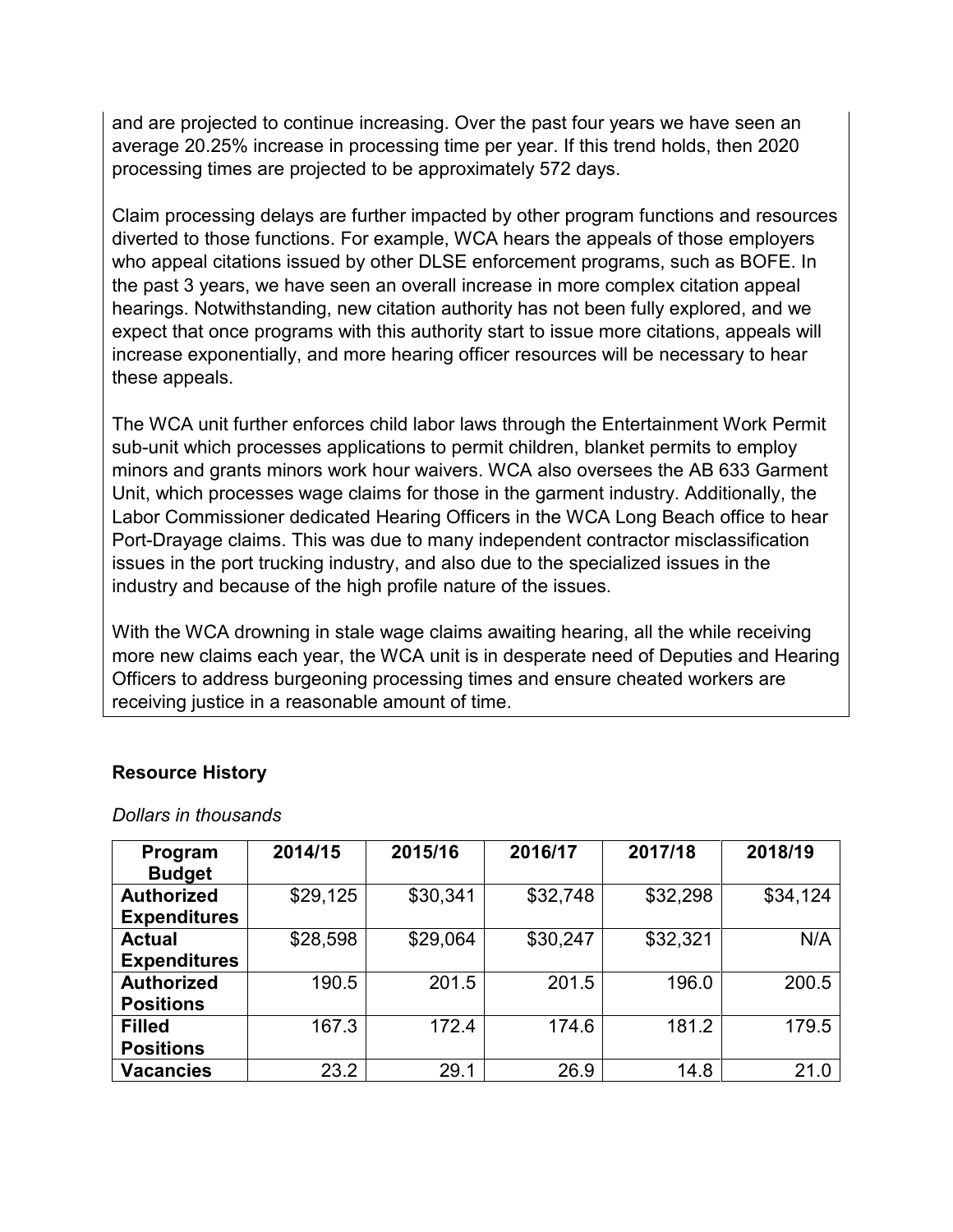#### **Workload History**

| <b>Workload</b><br><b>Measure</b>                                              | 2015 | 2016 | 2017 | 2018 |
|--------------------------------------------------------------------------------|------|------|------|------|
| Average Number of<br>Days:<br>Docket to Hearing<br><b>Transmittal/Referral</b> | 85   | 113  | 160  | 231  |
| Average Number of<br>Days:<br>Docket to Hearing<br>Held                        | 220  | 250  | 305  | 396  |

### C. State Level Considerations

This proposal does not impact other state departments, although it does impact other program units in DLSE that issue citations, since additional WCA support will result in more timely hearings on appeal of such citations.

### D. Justification

With the clientele of the WCA unit being private employees/employers. Pursuant to LC section 98, hearings are to take place within 90 days from date the Labor Commissioner determines to accept the complaint, a determination that is to be made within 30 days of filing. With current data projecting the number of days to process a wage claim climbing to well over 500 days by 2020, the WCA unit will continue to remain out of statute without additional resources.

The Labor Commissioner's Office was created by statute to, among other things, process and adjudicate disputes regarding wage theft. Court decisions have made it clear that a prompt payment of wages to an employee who has earned them is necessary to pay for the necessities of life (medical, housing, food, education, etc.). Further, the prompt payment of wages benefits the California economy by increasing consumer spending. Moreover, the prompt payment of wages accelerates the withholding and payment of taxes to the State.

Additional Deputies for Claim Processing and Adjudicating Settlement Conferences

A determination to accept the complaint for adjudication must be made within 30 days of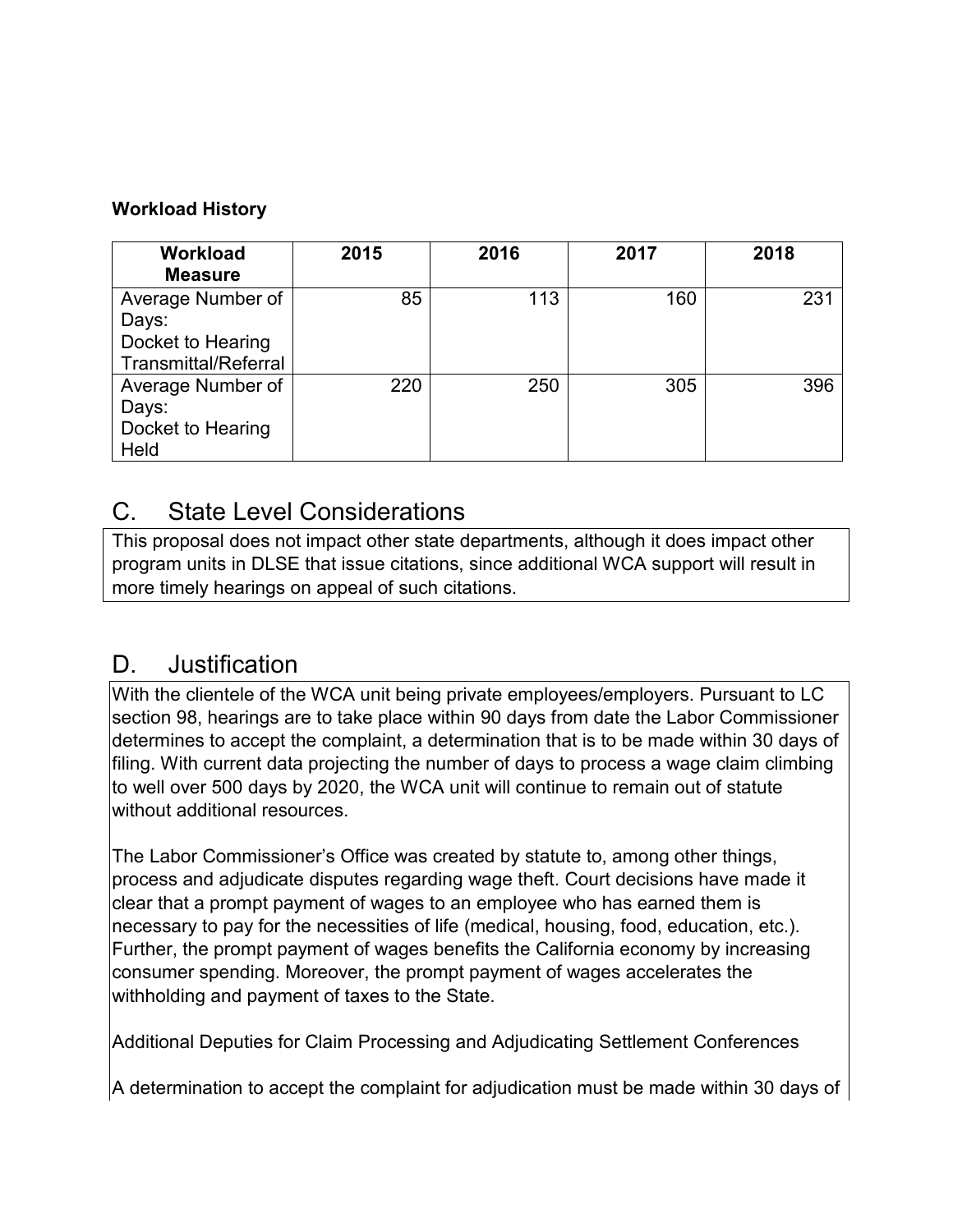filing. This determination is typically made during a settlement conference. Currently, the average number of days from claim filing to completion of a settlement conference or transmittal to a hearing is over 230 days which is 200 days over statute. This increased delay is driven by additional time required to evaluate claim complexity and simultaneously handle volume of claims received and processed.

To combat long processing times from a growing number of complex claims that WCA is experiencing, the division requests 27.0 additional Deputy Labor Commissioner (DLC) Is. The WCA unit forecasts that by increasing the number of DLC I positions by approximately 50 percent that total wait times for claim processing will decrease by 50 percent or 115 days. The WCA unit plans to place additional DLC Is in high capacity offices throughout the state to begin diminishing these growing wait times being experienced, and ultimately close more claims than received. Additional DLC I positions will also assist the effort to combat wage theft through a new low-wage industry initiative.

Under the low wage-industry initiative, each district office will assign deputies cases in a dedicated low-wage industry, and require that such low-wage industry claims be prioritized for in-person conferences, while deputies conduct telephonic conferences for less complex, non-low wage industry cases. This will improve efficiency by dedicating a proportional share of our resources by the types of claims we process and to build more wage theft awareness and expertise among deputies in order to more successfully resolve cases.

Specifically, by adopting this model, deputies will learn about the structures that perpetuate wage theft in those industries. In turn, deputies will be empowered to be more effective at applying all relevant enforcement tools. This way, deputies become experts at educating parties about their rights and obligations and promote more settlements with better law enforcement outcomes and ultimately help decrease total claim processing times.

To assist with hiring, training and onboarding 27.0 DLC Is, the WCA unit will phase them in over a four-year period, strategically placing positions in offices with the longest processing times

An Increase of Hearing Officers

According to statute, hearings are to take place within 90 days from date the Labor Commissioner determines to accept the complaint, a determination that is to be made within 30 days of filing. Accordingly, a hearing should be held approximately 120 days from the date of filing (30 days + 90 days). On average, it took 396 days from date of docket to date of hearing in 2018. Thus, the WCA unit is statutorily out of compliance by 276 days. Additionally, Labor Code section 98.1 requires the Labor Commissioner to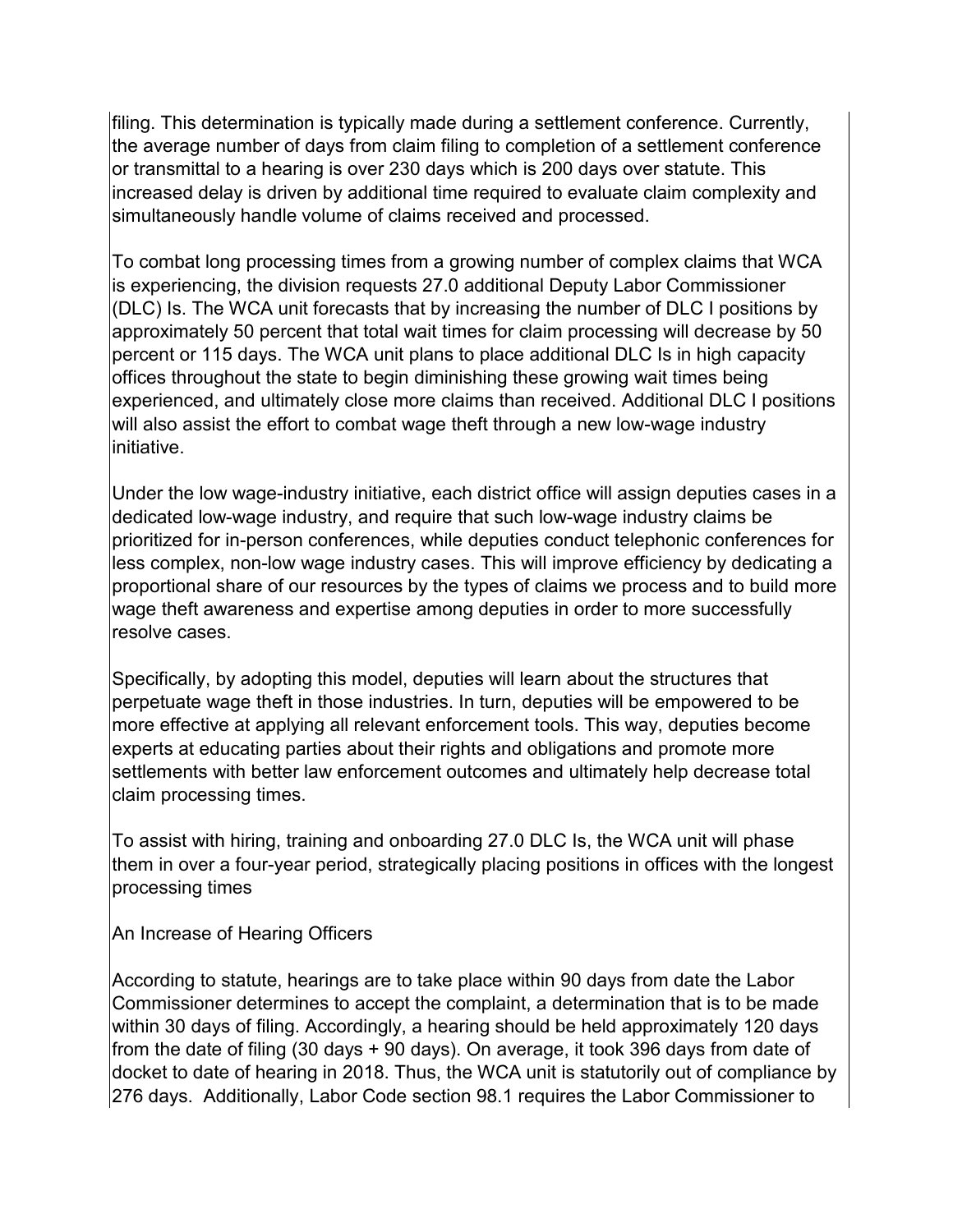issue an order, decision or award (ODA) with 15 days after the hearing has concluded. In 2018, the average number of days from hearing to the date of the ODA was 49 – currently, the average is at 79 days in 2019. These increases have to do with factors of case complexity, as shown by the history of new laws that impact our law enforcement activities, which affects how much time we dedicate to certain cases.

Taking into account the information above, we have identified offices holding hearings in excess of 400 days from the date of filing: Long Beach, Los Angeles, Oakland, Sacramento, San Francisco, Santa Ana, Stockton and Van Nuys. The request for 14.0 additional DLC II (also known as Hearing Officers) will be placed in these highlyimpacted offices. With these additional resources, the WCA unit projects that processing times to hold a hearing will decrease by 50% or an average of 198 days. These positions will further facilitate the expected increase in citation appeal hearings we will experience once those units with new citation authority begin to issue more citations.

Equal to the WCA unit's strategy to phase-in DLC Is, the unit requests a four-year phase-in for Hearing Officers. By spreading the onboarding of Hearing Officers into fouryears, the WCA unit is able to strategize which of the high capacity offices require the most assistance. This method allows seasoned Hearing Officers to handle complex hearings, and gives opportunity to newly hired Hearing Officers to assist in holding hearings that are less complex and eventually decreasing overall processing times, which allows for more claims to be processed and closed.

#### Supplementary Senior Deputy Positions

The scope of a supervisor's job in the district office has grown to the point where it is difficult for anyone to focus on the entire process. For example, the DLC III manages all clerical and professional staff in various classifications, some of which require special attention and distinct training (the DLC I and DLC II classifications require different skill sets and modes of management and training). The DLC III is tasked with training oversight and management over classifications, including the following: handling performance issues, coordination of staff to achieve efficient functioning of the office, handling actual conferences and hearings as needed, managing monthly reports on case filings, compiling cashiering reports, addressing concerns made by the public and staff regarding increasingly complex cases and issues, initiating or completing special projects and coordinating responses through our case filing e-mail case inquiry system.

In the Van Nuys WCA office, we have successfully modeled the use of a second DLC III where one DLC III manages the conference deputies (DLC Is) and the other DLC III manages the Hearing Officers (DLC IIs). This has resulted in the abatement of increasing the number of days to process a claim in a climate where other WCA offices are experiencing a growth in the number of days to process complex claims. While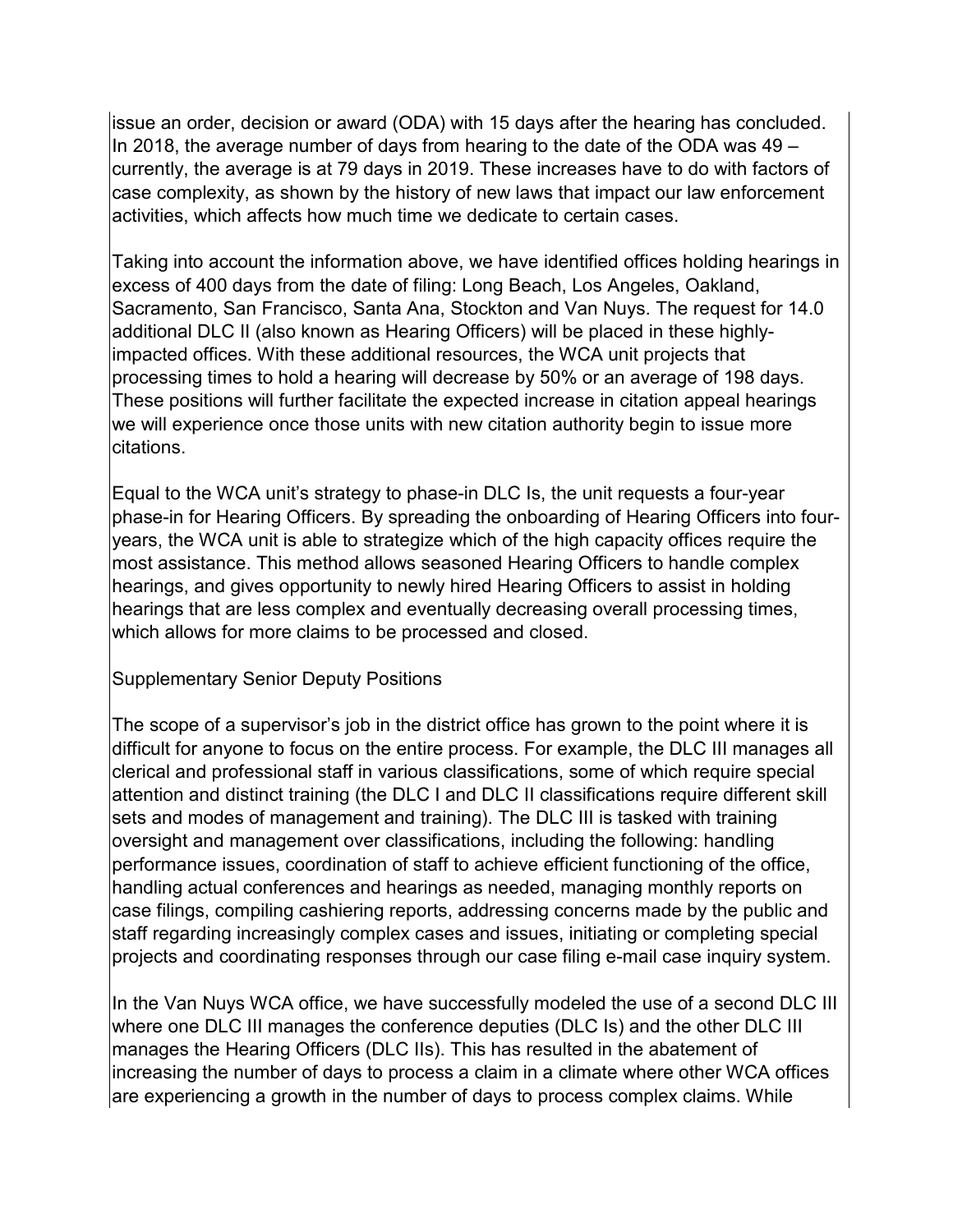other similar WCA offices are experiencing an astronomical increase in the number of days to process a claim, like the San Francisco office processing claims from filing to hearing in an average of 644 days in 2018, the Van Nuys office is experiencing a plateau where days to process a claim have not increased over the last few years, averaging at 445 days from claim filing to hearing held.

By obtaining 6.0 additional DLC IIIs for other large, high capacity offices identified for additional Hearing Officers to support deputies and hearing officers by helping manage complex cases and providing ongoing on-the-job training, the WCA unit estimates total claim processing times will significantly decrease. Additionally, the senior commissioners can conduct the more complex hearings, as well as train and oversee DLC Is to support the development of a strategic effort for combating wage theft that includes a targeted approach for case-assignment and handling claims by low-wage industry. Of those 8 offices identified, the Van Nuys office has already instituted this additional supervisor and the Los Angeles office has selected a candidate for hire. This leaves 6 remaining offices in need of supervisory support.

To assist with the training and onboarding of newly hired staff requested in this proposal, the WCA unit asks that the 6.0 DLC IIIs be phased in over a three-year period. This will further nourish the WCA unit's strategy for more training and focused supervision for each classification to further decrease claim processing times by increasing deputy confidence on new enforcement laws and the handling of complex wage cases.

#### Bolstered Clerical Support

With an influx of deputies and Hearing Officers being requested, additional clerical support would be crucial to the success of this proposal. At a 1:3 ratio of clerical to professional staff, the WCA unit requests an additional 16.0 Office Technicians (OT).

The role of the OT in a WCA office to assist the WCA team to accomplish their roles in processing claims, adjudicating settlement conferences, and presiding over hearings is important. By receiving and inputting new claims into program systems, OTs insure that claims are being acknowledged. This also insures any missing information can be collected and addressed before a deputy begins claim processing. Once claims have been processed, OTs issue notices of determinations, hearings scheduled or other important informational correspondence to claimants. Perhaps one of the most vital duties an OT provides to the WCA unit is providing the public information. With the plethora of new wage laws and enforcement legislation, public information duties becomes a crucial piece to assist cheated workers. By providing this imperative service, OTs are the forefront to helping achieve justice against criminal employers.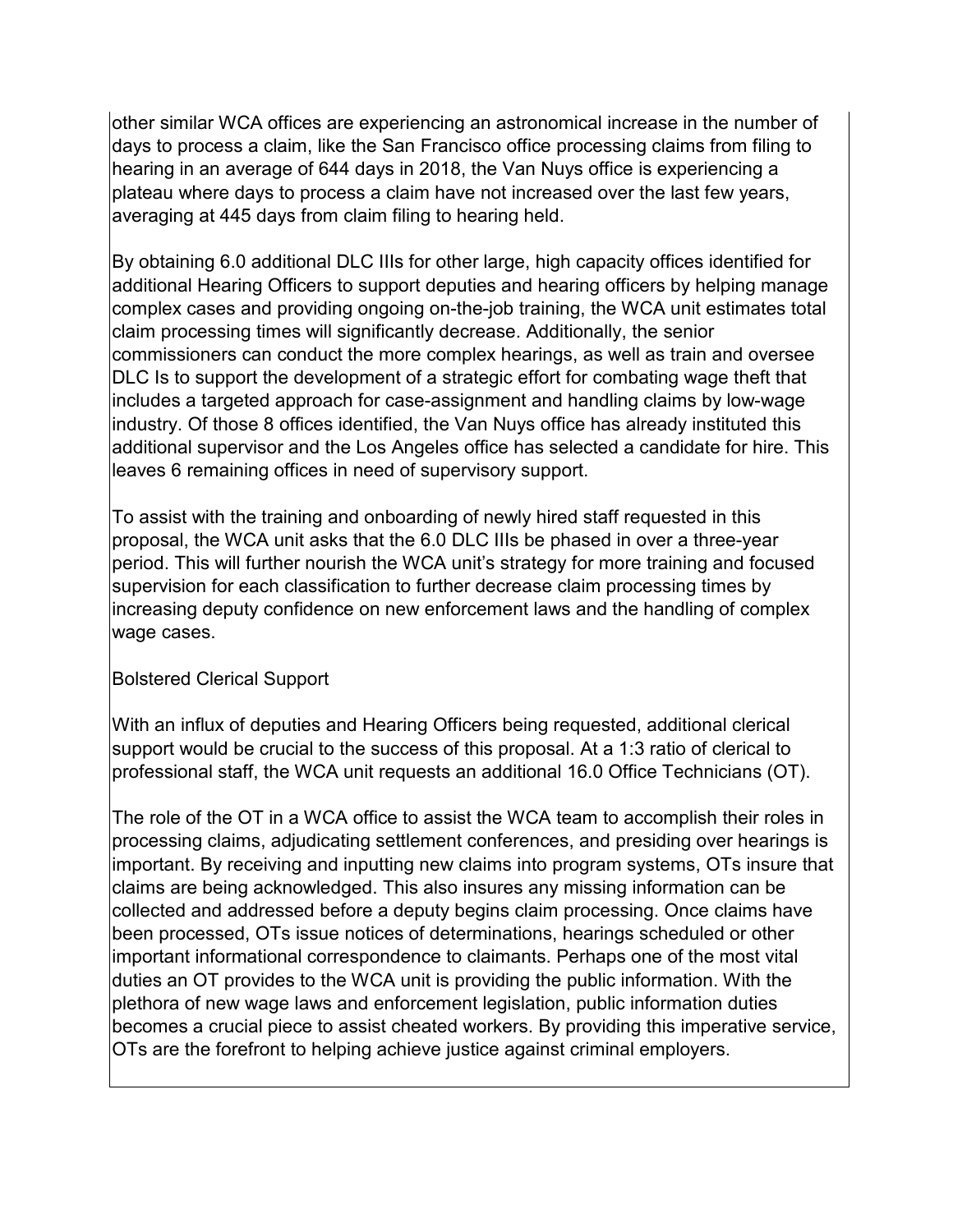The WCA unit also plans to onboard its clerical request over four years, comparable to the phase-in plan for DLC Is and DLC IIs. This allows for training new clerical staff of the multi-faceted environment encapsulated in a WCA office without becoming overwhelmed with the ultimate goal of decreasing case processing times.

### E. Outcomes and Accountability

This proposal will achieve the following outcomes:

Reduce the wage claim processing time from claim filing to settlement or transmittal/referral to hearing by 50%.

• Reduce the wage claim processing time from claim filing to hearing held by 50%.

Implement a strategy to utilize an additional supervisor in large, high-capacity offices to focus on training staff on new legislation and the handling of complex wage cases.

#### **Projected Outcomes**

| <b>Workload</b>      | 2020-21 | 2021-22 | 2022-23 | 2023-24 | 2024-25 | 2025-26 |
|----------------------|---------|---------|---------|---------|---------|---------|
| <b>Measure</b>       |         |         |         |         |         |         |
| Average Number of    | 211     | 192     | 173     | 154     | 135     | 115     |
| Days:                |         |         |         |         |         |         |
| Docket to Hearing    |         |         |         |         |         |         |
| Transmittal/Referral |         |         |         |         |         |         |
| Average Number of    | 363     | 330     | 297     | 264     | 231     | 198     |
| Days:                |         |         |         |         |         |         |
| Docket to Hearing    |         |         |         |         |         |         |
| Held                 |         |         |         |         |         |         |

### F. Analysis of All Feasible Alternatives

### 1. Do Nothing

Pro: No additional resources would be required.

Con: This alternative fails to address any of the issues raised and discussed in this proposal. This alternative would continue operating with the present understaffed levels at which statutory mandates cannot be met, and was determined not to be prudent or in the best interests of California's workforce. The number of days to process a claim will continue to climb and the Labor Commissioner's mission to help cheated workers will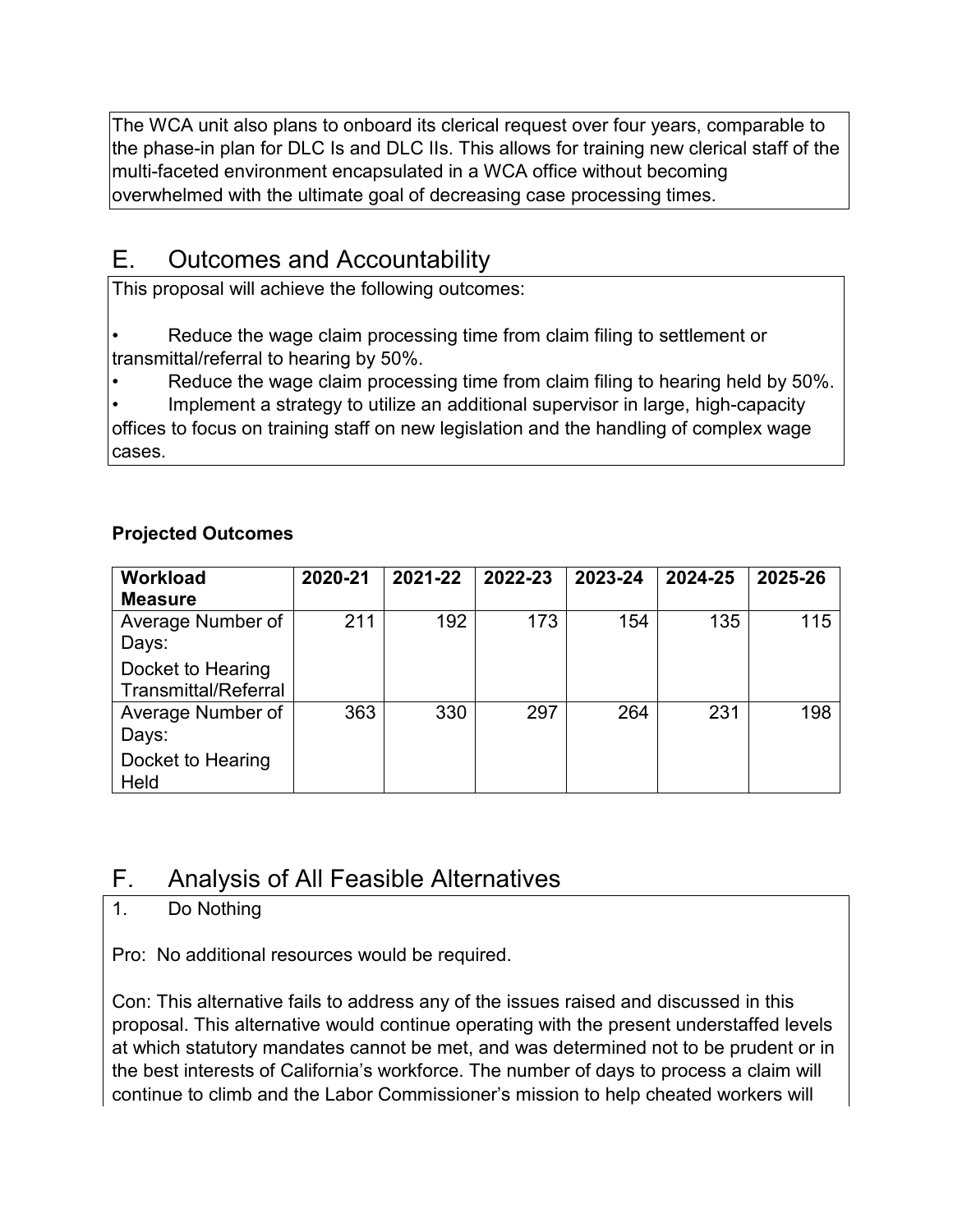fail.

#### 2. Approve as Proposed

Pro: This alternative is recommended. This proposal will provide resources to address the disparity in the management structure of DLSE's units and address inadequate staffing levels to accomplish the outcomes listed above.

Con: Outside of additional costs to the state, this alternative has no immediate con as it requests a level of resources which is logistically possible to implement as reflected in the time line below.

3. Approve proposal for limited-term basis

Pro: This alternative would help address the backlog of roll-over claims and hearings from prior years and help decrease the immense processing times in the majority of WCA offices.

Con: This alternative does not factor in the learning curve experienced by new staff during training, particularly of areas of complexity mentioned above. Just at the time staff become journeymen and start addressing the ever growing backlog, positions would expire, leaving the WCA unit just as it was before this proposal was approved, making the WCA unit vulnerable to increasing claim processing times. Additionally, limited-term positions divert resources from processing claims in order to train and supervise limited-term staff who will be leaving in a short time.

### G. Implementation Plan

The hiring process will begin immediately upon authorization of the additional staff as laid out according the WCA unit's four-year phase-in plan.

### H. Supplemental Information

None.

### I. Recommendation

Approve proposal as requested. This enhancement will be funded by the Labor Enforcement and Compliance Fund.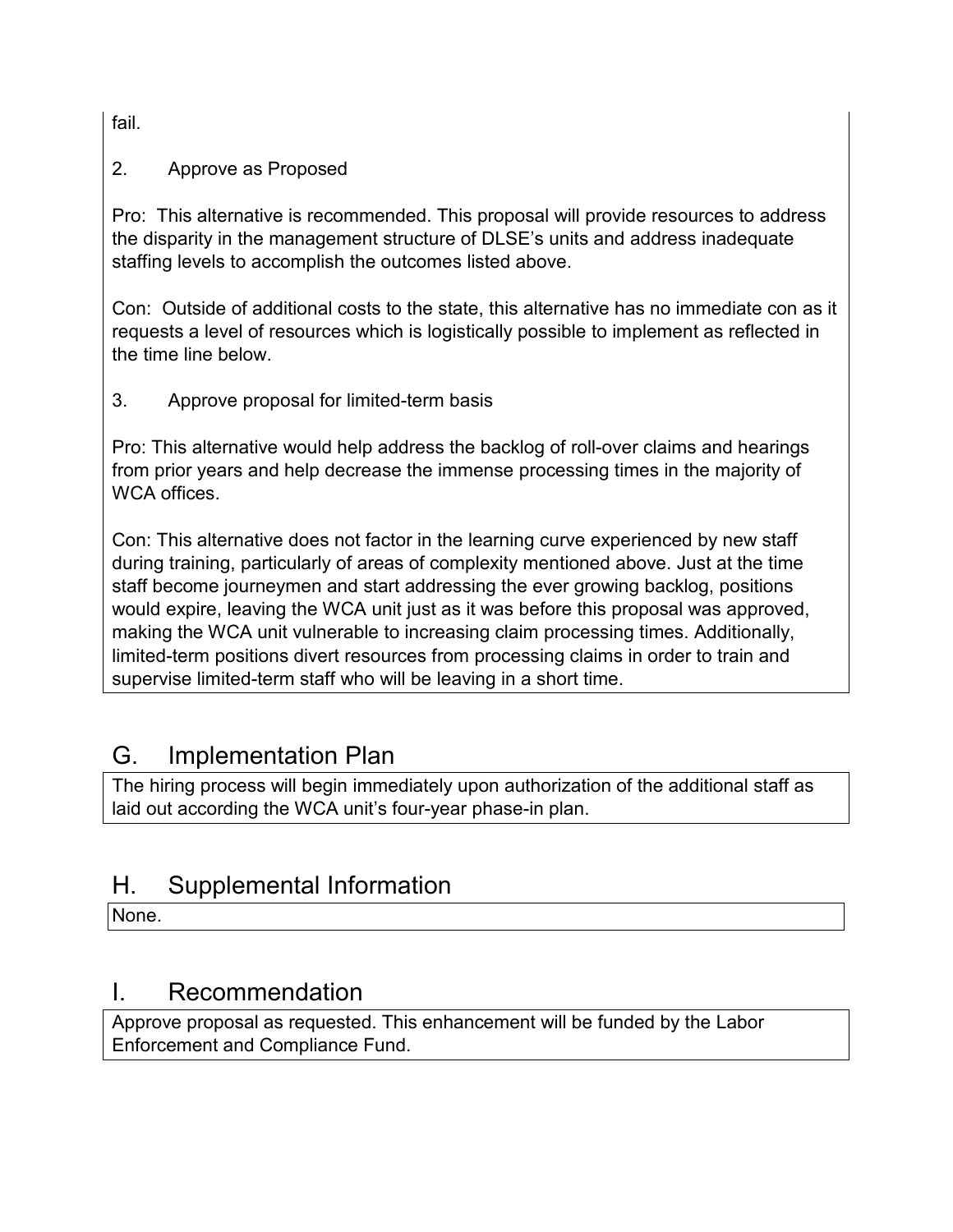# BCP Fiscal Detail Sheet

BCP Title: Wage Claim Adjudication Support to Decrease Claim Processing Times

BR Name: 7350-010-BCP-2020-GB

Budget Request Summary

### Personal Services

| <b>Personal Services</b>        | <b>FY20</b>     | <b>FY20</b>           | <b>FY20</b> | <b>FY20</b> | <b>FY20</b> | <b>FY20</b> |
|---------------------------------|-----------------|-----------------------|-------------|-------------|-------------|-------------|
|                                 | Current<br>Year | <b>Budget</b><br>Year | $BY+1$      | $BY+2$      | $BY+3$      | $BY+4$      |
| <b>Positions - Permanent</b>    | 0.0             | 15.0                  | 31.0        | 47.0        | 63.0        | 63.0        |
| <b>Total Positions</b>          | 0.0             | 15.0                  | 31.0        | 47.0        | 63.0        | 63.0        |
| Earnings - Permanent            |                 | 1,091                 | 2,210       | 3,242       | 4,302       | 4,302       |
| <b>Total Salaries and Wages</b> | \$0             | \$1,091               | \$2,210     | \$3,242     | \$4,302     | \$4,302     |
| <b>Total Staff Benefits</b>     |                 | 628                   | 1,272       | 1,865       | 2,475       | 2,475       |
| <b>Total Personal Services</b>  | \$0             | \$1,719               | \$3,482     | \$5,107     | \$6,777     | \$6,777     |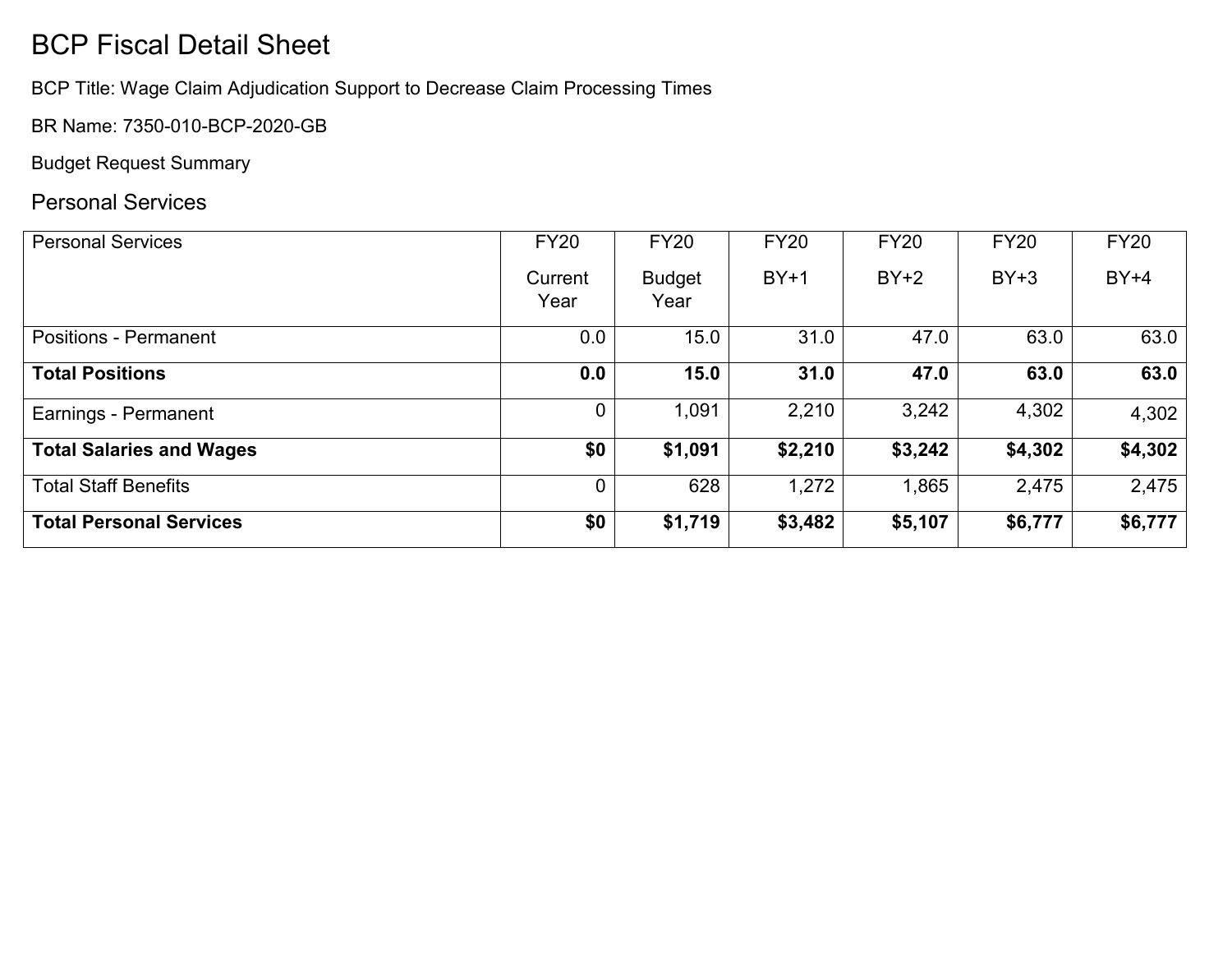Operating Expenses and Equipment

| <b>Operating Expenses and Equipment</b>        | <b>FY20</b>     | <b>FY20</b>           | <b>FY20</b> | <b>FY20</b> | <b>FY20</b> | <b>FY20</b>    |
|------------------------------------------------|-----------------|-----------------------|-------------|-------------|-------------|----------------|
|                                                | Current<br>Year | <b>Budget</b><br>Year | $BY+1$      | $BY+2$      | $BY+3$      | $BY+4$         |
| 5301 - General Expense                         | $\Omega$        | 23                    | 48          | 73          | 98          | 98             |
| 5302 - Printing                                | $\mathbf{0}$    | 8                     | 16          | 24          | 32          | 32             |
| 5304 - Communications                          | $\mathbf{0}$    | 27                    | 46          | 64          | 82          | 71             |
| 5306 - Postage                                 | $\overline{0}$  | 21                    | 44          | 67          | 89          | 89             |
| 5320 - Travel: In-State                        | $\mathbf{0}$    | 30                    | 61          | 93          | 125         | 125            |
| 5322 - Training                                | $\mathbf{0}$    | 5                     | 9           | 14          | 19          | 19             |
| 5324 - Facilities Operation                    | $\mathbf{0}$    | 211                   | 437         | 662         | 888         | 888            |
| 5344 - Consolidated Data Centers               | $\mathbf{0}$    | 61                    | 125         | 190         | 255         | 255            |
| 5346 - Information Technology                  | $\mathbf{0}$    | $\overline{115}$      | 187         | 257         | 326         | 273            |
| 5368 - Non-Capital Asset Purchases - Equipment | 0               | 128                   | 138         | 139         | 140         | $\overline{4}$ |
| <b>Total Operating Expenses and Equipment</b>  | \$0             | \$629                 | \$1,111     | \$1,583     | \$2,054     | \$1,854        |
| <b>Total Budget Request</b>                    |                 |                       |             |             |             |                |
| <b>Total Budget Request</b>                    | <b>FY20</b>     | <b>FY20</b>           | <b>FY20</b> | <b>FY20</b> | <b>FY20</b> | <b>FY20</b>    |
|                                                | Current         | <b>Budget</b>         | $BY+1$      | $BY+2$      | $BY+3$      | $BY+4$         |

Year

**Total Budget Request \$0 \$2,348 \$4,593 \$6,690 \$8,831 \$8,631**

Year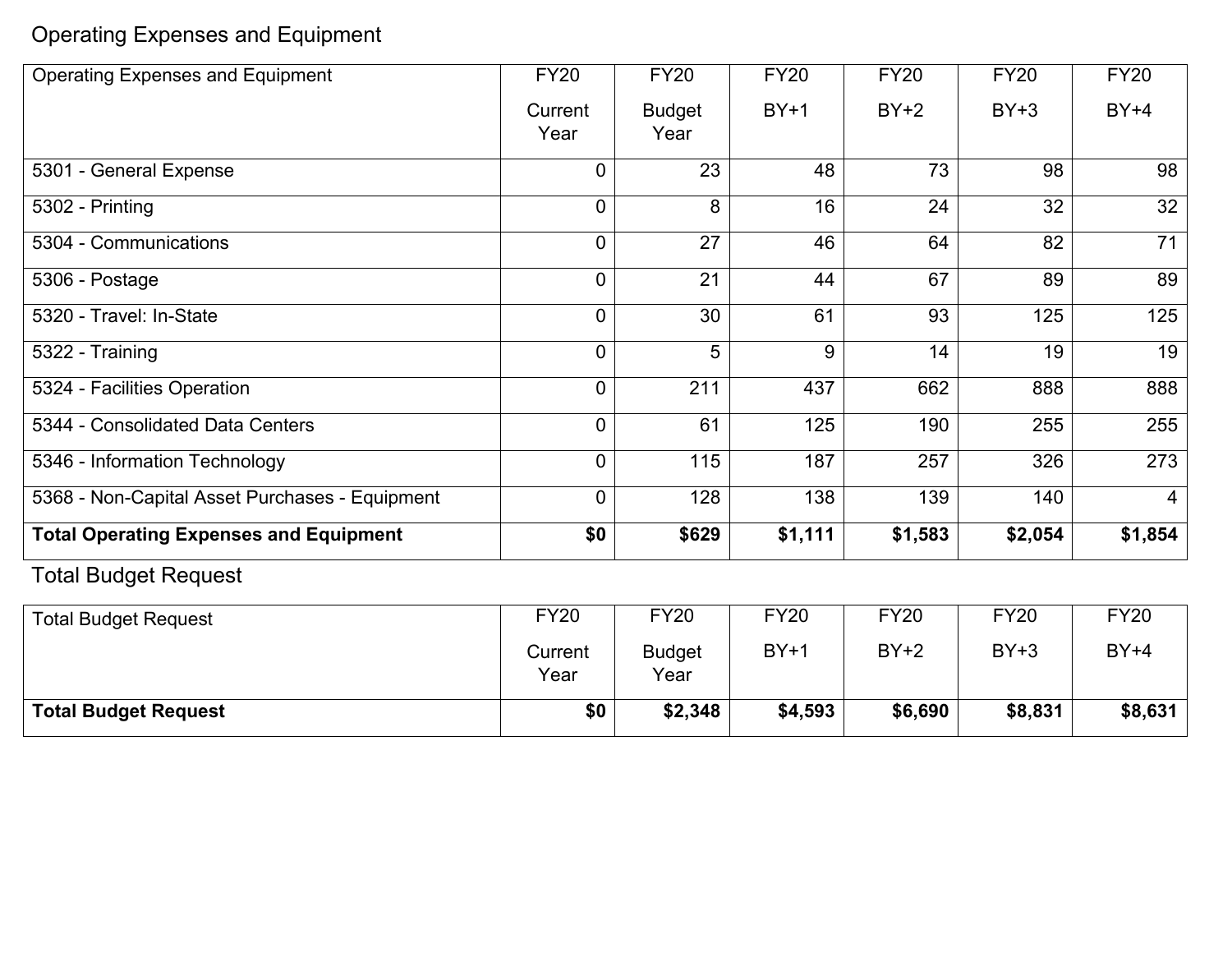# Fund Summary

### Fund Source

| <b>Fund Source</b>                                                        | <b>FY20</b><br>Current<br>Year | <b>FY20</b><br><b>Budget</b><br>Year | <b>FY20</b><br>$BY+1$ | <b>FY20</b><br>$BY+2$ | <b>FY20</b><br>$BY+3$ | <b>FY20</b><br>$BY+4$ |
|---------------------------------------------------------------------------|--------------------------------|--------------------------------------|-----------------------|-----------------------|-----------------------|-----------------------|
| State Operations - 3152 - Labor Enforcement and<br><b>Compliance Fund</b> |                                | 2,348                                | 4,593                 | 6,690                 | 8,831                 | 8,631                 |
| <b>Total State Operations Expenditures</b>                                | \$0                            | \$2,348                              | \$4,593               | \$6,690               | \$8,831               | \$8,631               |
| <b>Total All Funds</b>                                                    | \$0                            | \$2,348                              | \$4,593               | \$6,690               | \$8,831               | \$8,631               |

# Program Summary

# Program Funding

| <b>Program Funding</b>            | <b>FY20</b>     | <b>FY20</b>           | <b>FY20</b> | <b>FY20</b> | <b>FY20</b> | <b>FY20</b> |
|-----------------------------------|-----------------|-----------------------|-------------|-------------|-------------|-------------|
|                                   | Current<br>Year | <b>Budget</b><br>Year | $BY+1$      | $BY+2$      | $BY+3$      | $BY+4$      |
| 6105010 - Wage Claim Adjudication |                 | 2,348                 | 4,593       | 6,690       | 8,831       | 8,631       |
| <b>Total All Programs</b>         | \$0             | \$2,348               | \$4,593     | \$6,690     | \$8,831     | \$8,631     |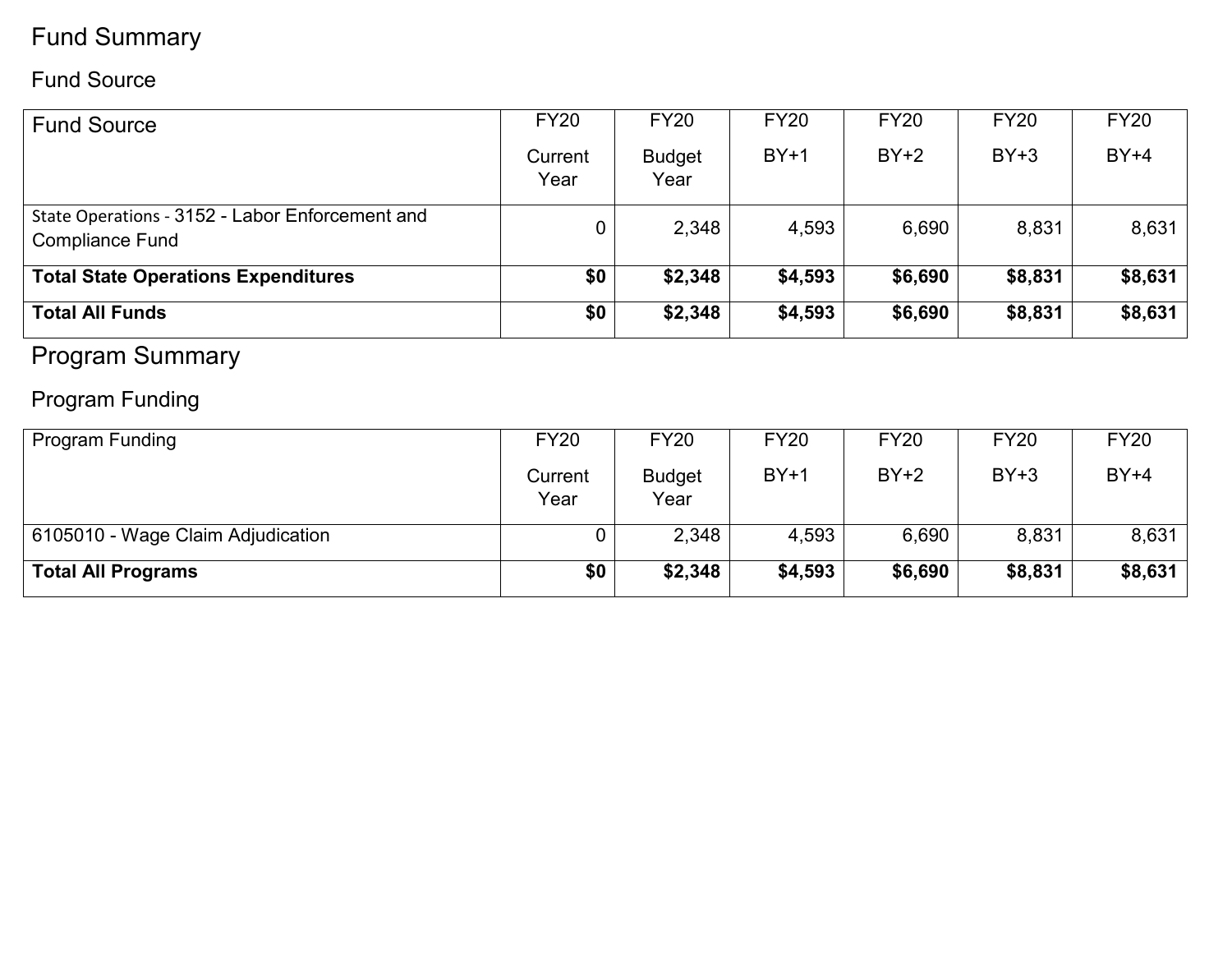# Personal Services Details

### Positions

| <b>Positions</b>                                    | <b>FY20</b> | <b>FY20</b>   | <b>FY20</b> | <b>FY20</b> | <b>FY20</b> | <b>FY20</b> |
|-----------------------------------------------------|-------------|---------------|-------------|-------------|-------------|-------------|
|                                                     | Current     | <b>Budget</b> | $BY+1$      | $BY+2$      | $BY+3$      | $BY+4$      |
|                                                     | Year        | Year          |             |             |             |             |
| 1139 - Office Techn (Typing) (Eff. 07-01-2020)      | 0.0         | 3.0           | 3.0         | 3.0         | 3.0         | 3.0         |
| 1139 - Office Techn (Typing) (Eff. 07-01-2021)      | 0.0         | 0.0           | 3.0         | 3.0         | 3.0         | 3.0         |
| 1139 - Office Techn (Typing) (Eff. 07-01-2022)      | 0.0         | 0.0           | 0.0         | 6.0         | 6.0         | 6.0         |
| 1139 - Office Techn (Typing) (Eff. 07-01-2023)      | 0.0         | 0.0           | 0.0         | 0.0         | 4.0         | 4.0         |
| 9502 - Dep Labor Commissioner I (Eff. 07-01-2020)   | 0.0         | 5.0           | 5.0         | 5.0         | 5.0         | 5.0         |
| 9502 - Dep Labor Commissioner I (Eff. 07-01-2021)   | 0.0         | 0.0           | 8.0         | 8.0         | 8.0         | 8.0         |
| 9502 - Dep Labor Commissioner I (Eff. 07-01-2022)   | 0.0         | 0.0           | 0.0         | 5.0         | 5.0         | 5.0         |
| 9502 - Dep Labor Commissioner I (Eff. 07-01-2023)   | 0.0         | 0.0           | 0.0         | 0.0         | 9.0         | 9.0         |
| 9504 - Dep Labor Commissioner III (Eff. 07-01-2020) | 0.0         | 4.0           | 4.0         | 4.0         | 4.0         | 4.0         |
| 9504 - Dep Labor Commissioner III (Eff. 07-01-2021) | 0.0         | 0.0           | 1.0         | 1.0         | 1.0         | 1.0         |
| 9504 - Dep Labor Commissioner III (Eff. 07-01-2022) | 0.0         | 0.0           | 0.0         | 1.0         | 1.0         | 1.0         |
| 9536 - Dep Labor Commissioner II (Eff. 07-01-2020)  | 0.0         | 3.0           | 3.0         | 3.0         | 3.0         | 3.0         |
| 9536 - Dep Labor Commissioner II (Eff. 07-01-2021)  | 0.0         | 0.0           | 4.0         | 4.0         | 4.0         | 4.0         |
| 9536 - Dep Labor Commissioner II (Eff. 07-01-2022)  | 0.0         | 0.0           | 0.0         | 4.0         | 4.0         | 4.0         |
| 9536 - Dep Labor Commissioner II (Eff. 07-01-2023)  | 0.0         | 0.0           | 0.0         | 0.0         | 3.0         | 3.0         |
| <b>Total Positions</b>                              | 0.0         | 15.0          | 31.0        | 47.0        | 63.0        | 63.0        |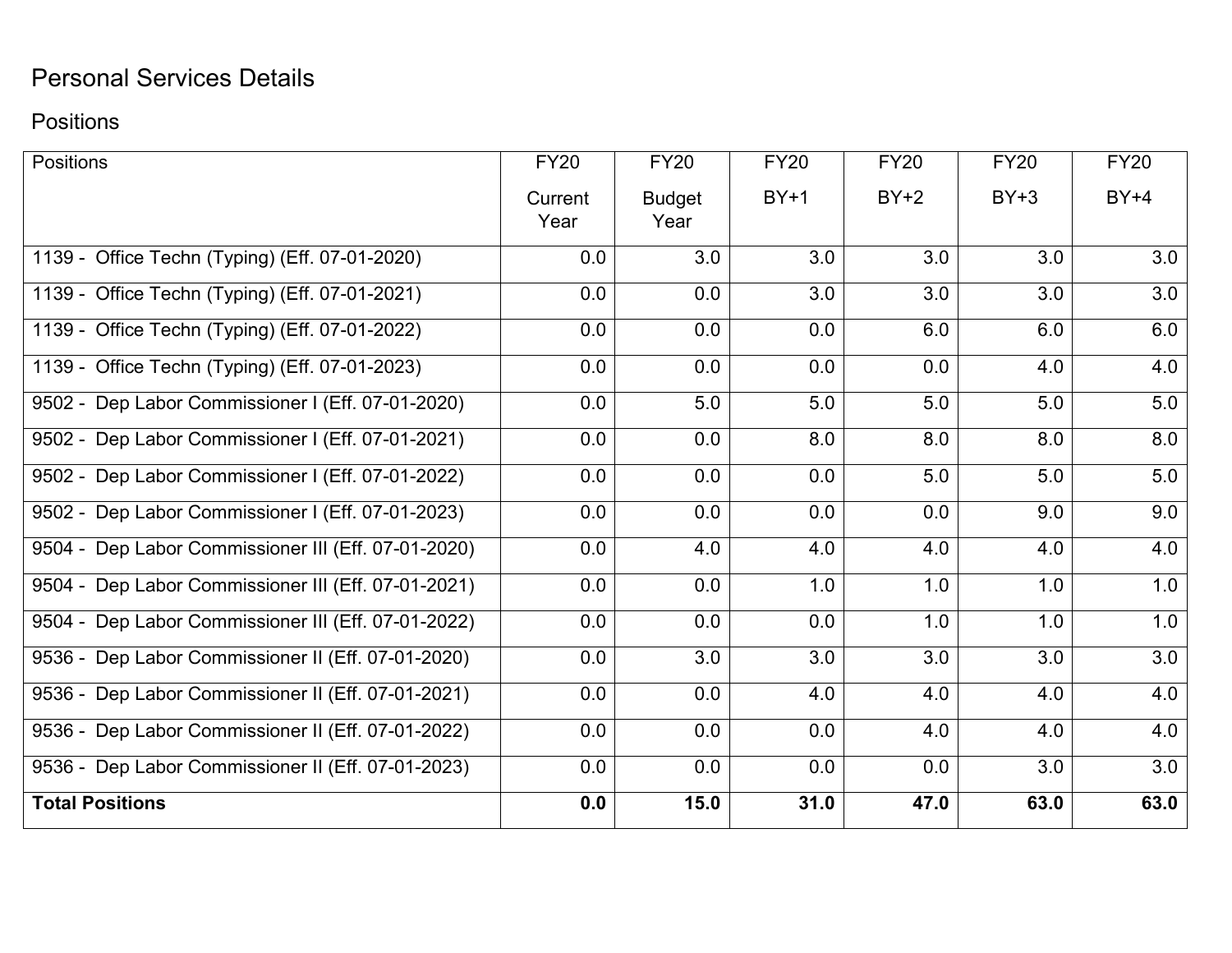# Salaries and Wages

| Salaries and Wages                                  | <b>FY20</b>     | <b>FY20</b>           | <b>FY20</b>    | <b>FY20</b> | <b>FY20</b> | <b>FY20</b> |
|-----------------------------------------------------|-----------------|-----------------------|----------------|-------------|-------------|-------------|
|                                                     | Current<br>Year | <b>Budget</b><br>Year | $BY+1$         | $BY+2$      | $BY+3$      | $BY+4$      |
| 1139 - Office Techn (Typing) (Eff. 07-01-2020)      | 0               | 128                   | 128            | 128         | 128         | 128         |
| 1139 - Office Techn (Typing) (Eff. 07-01-2021)      | 0               | $\mathbf 0$           | 127            | 127         | 127         | 127         |
| 1139 - Office Techn (Typing) (Eff. 07-01-2022)      | 0               | 0                     | $\mathbf{0}$   | 255         | 255         | 255         |
| 1139 - Office Techn (Typing) (Eff. 07-01-2023)      | 0               | $\mathbf 0$           | $\mathbf 0$    | 0           | 170         | 170         |
| 9502 - Dep Labor Commissioner I (Eff. 07-01-2020)   | 0               | 357                   | 357            | 357         | 357         | 357         |
| 9502 - Dep Labor Commissioner I (Eff. 07-01-2021)   | 0               | $\overline{0}$        | 572            | 572         | 572         | 572         |
| 9502 - Dep Labor Commissioner I (Eff. 07-01-2022)   | 0               | $\mathbf 0$           | $\Omega$       | 357         | 357         | 357         |
| 9502 - Dep Labor Commissioner I (Eff. 07-01-2023)   | 0               | $\overline{0}$        | $\Omega$       | $\Omega$    | 643         | 643         |
| 9504 - Dep Labor Commissioner III (Eff. 07-01-2020) | 0               | 359                   | 359            | 359         | 359         | 359         |
| 9504 - Dep Labor Commissioner III (Eff. 07-01-2021) | 0               | $\overline{0}$        | 90             | 90          | 90          | 90          |
| 9504 - Dep Labor Commissioner III (Eff. 07-01-2022) | $\overline{0}$  | $\overline{0}$        | $\overline{0}$ | 90          | 90          | 90          |
| 9536 - Dep Labor Commissioner II (Eff. 07-01-2020)  | 0               | 247                   | 247            | 247         | 247         | 247         |
| 9536 - Dep Labor Commissioner II (Eff. 07-01-2021)  | $\overline{0}$  | $\overline{0}$        | 330            | 330         | 330         | 330         |
| 9536 - Dep Labor Commissioner II (Eff. 07-01-2022)  | 0               | $\mathbf 0$           | $\Omega$       | 330         | 330         | 330         |
| 9536 - Dep Labor Commissioner II (Eff. 07-01-2023)  | $\overline{0}$  | $\mathbf 0$           | $\overline{0}$ | 0           | 247         | 247         |
| <b>Total Salaries and Wages</b>                     | \$0             | \$1,091               | \$2,210        | \$3,242     | \$4,302     | \$4,302     |